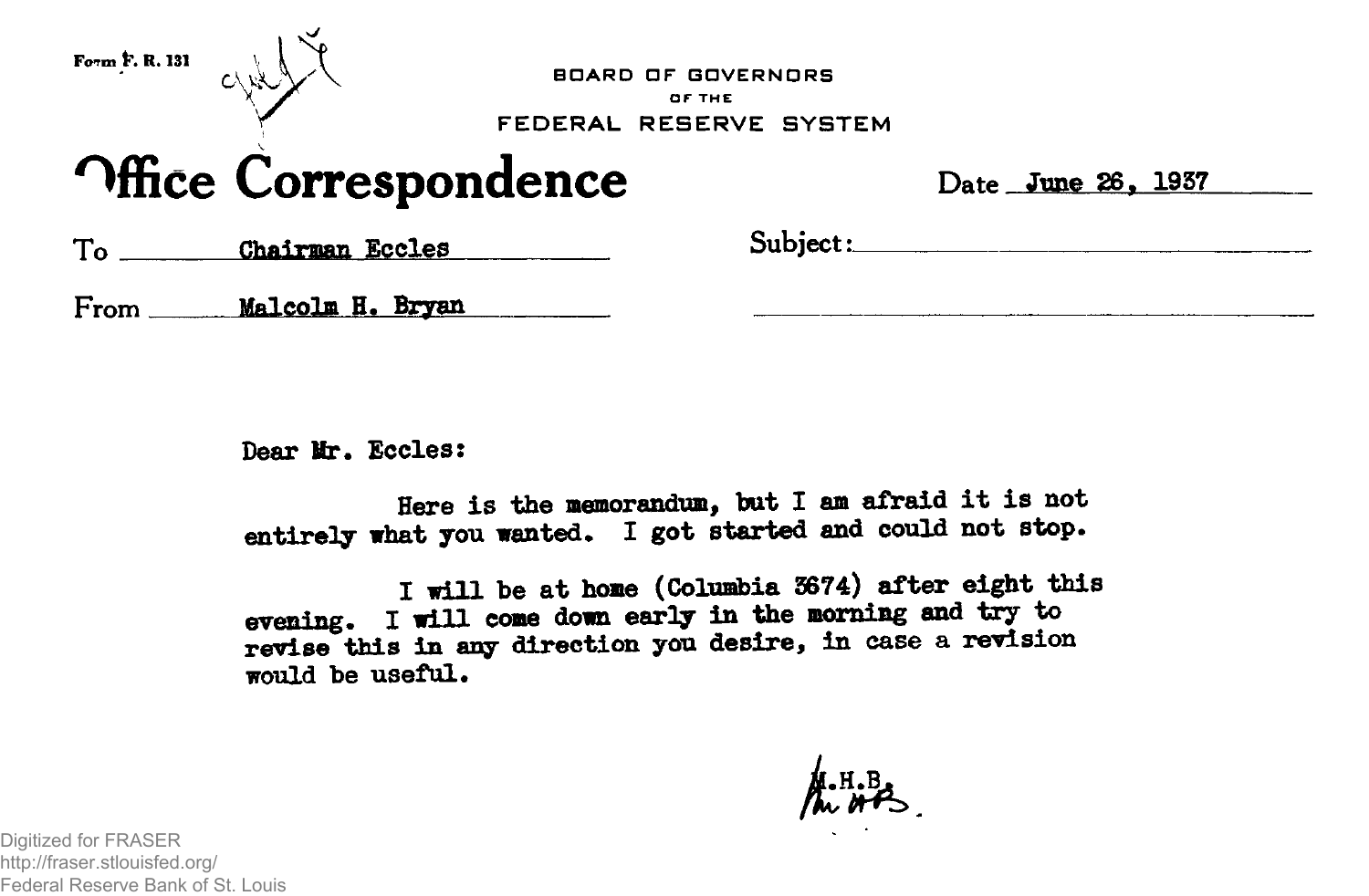## BDARD DF GOVERNORS **DF THE** FEDERAL RESERVE SYSTEM

## **Office Correspondence**

Date June 26, 1937

To Chairman Eccles Subject: Taxes discussed to repel

From **Malcolm H. Bryan the inflow of foreign capital and gold.** 

I. In accordance with your request, I am making the following brief **statement regarding the discussion of taxes to repel the inflow of foreign capital and gold:**

1. There seems to be substantial agreement that increased taxes **(of a withholding-tax type) will be required in connection with recurrent in come of foreigners from interest, dividends, and other such items as are listed** in the present law.

**2. While there has been less agreement on the taxation of capital placed here for speculative profits, there is no reason to alter the position that speculative capital mast be subjected to substantial taxation if we are** to impede the inflow of capital and gold to the extent required in the present situation.

> **Even with the most inclusive taxation of foreigners that is constitutionally and administratively possible, there will still be broad avenues for such investment—state, municipal, and (probably) Federal issues, plus direct investments in American real estate and business property. If the speculative markets are in addition left open to untaxed capital gains, the avenues for the inflow would be so easy and attractive as to make taxation hardly a useful tool for getting us out from under the gold problem.**

**II, You are familiar with the tax proposals forwarded to you in various memoranda. These may be briefly recounted as follows:**

**1. The first has been an increase in present withholding rate in order further to reduce the attractiveness of the United States to investment** capital.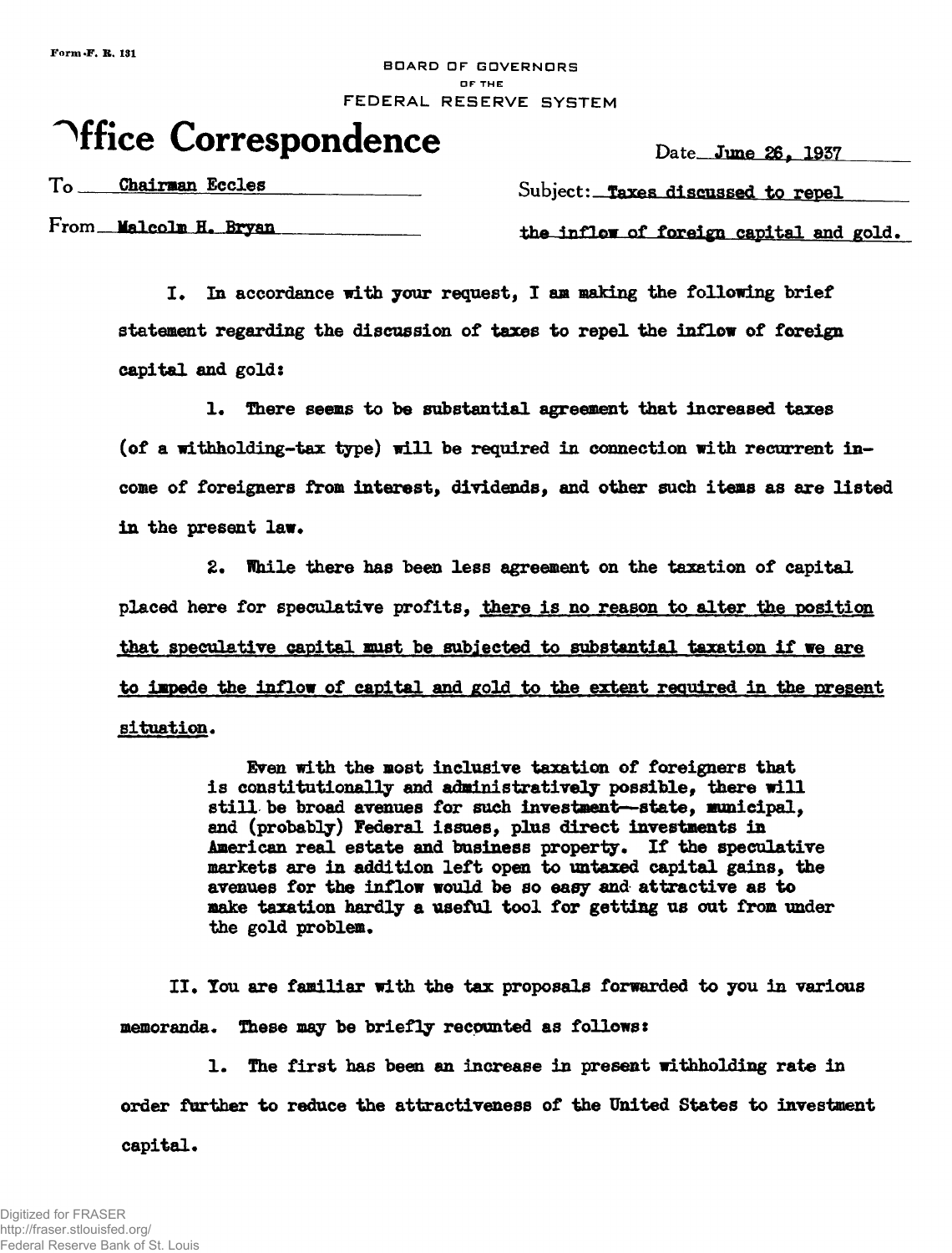**2. The second has been a capital gains tax to deal with speculative** capital.

> **This tax has been suggested (1) at a flat rate of from 10 to 25 per cent (depending on a final decision as to the rate necessary), (2) without deduction for losses (in order to provide a large deterrent to the in-and-out speculator who expects a gain on balance), (S) confined to stock certificates, on which the chief capital gains occur (in order to make the tax easily administrable), and (4) the tax has been proposed in a capital gains form, in preference to other taxes to accomplish the same purpose,so that a premium would not be placed on dealings in American securities in the foreign as against American security markets.**

**The administration proposed is through American transfer officesand American brokerage houses who hold stock securities for foreigners. In the discussion of the tax, a very large number of various examples have been put forward from all sides but no example has thus far come to view in which the administration would not be easy and effective.**

**Two Treasury criticisms of which I have been verbally informed are that the non-deductibility of losses is a discrimination against the foreigner and that the administration would involve making American brokers and transfer offices discretionary** agents of the Treasury. The first is correct; and that element **of the proposal can be eliminated, though its elimination will remove a useful feature of the tax. The second criticism (regarding discretion) is incorrect. Even if it were correct,** the criticism would be relatively unimportant and easily remedied. **There may, of course, be other and fatal criticisms of this suggestion that the Treasury has for some reason not seen fit to convey to us.**

**III. It is impossible at this time for me to inform you precisely regarding the Treasury<sup>1</sup> s current thought on the problem of taxing for^capital. The only information available to me is from informal conferences to which I have been invited. At the moment, however, (Saturday, June 26) Treasury opinion appears to favor taxes of the following character:**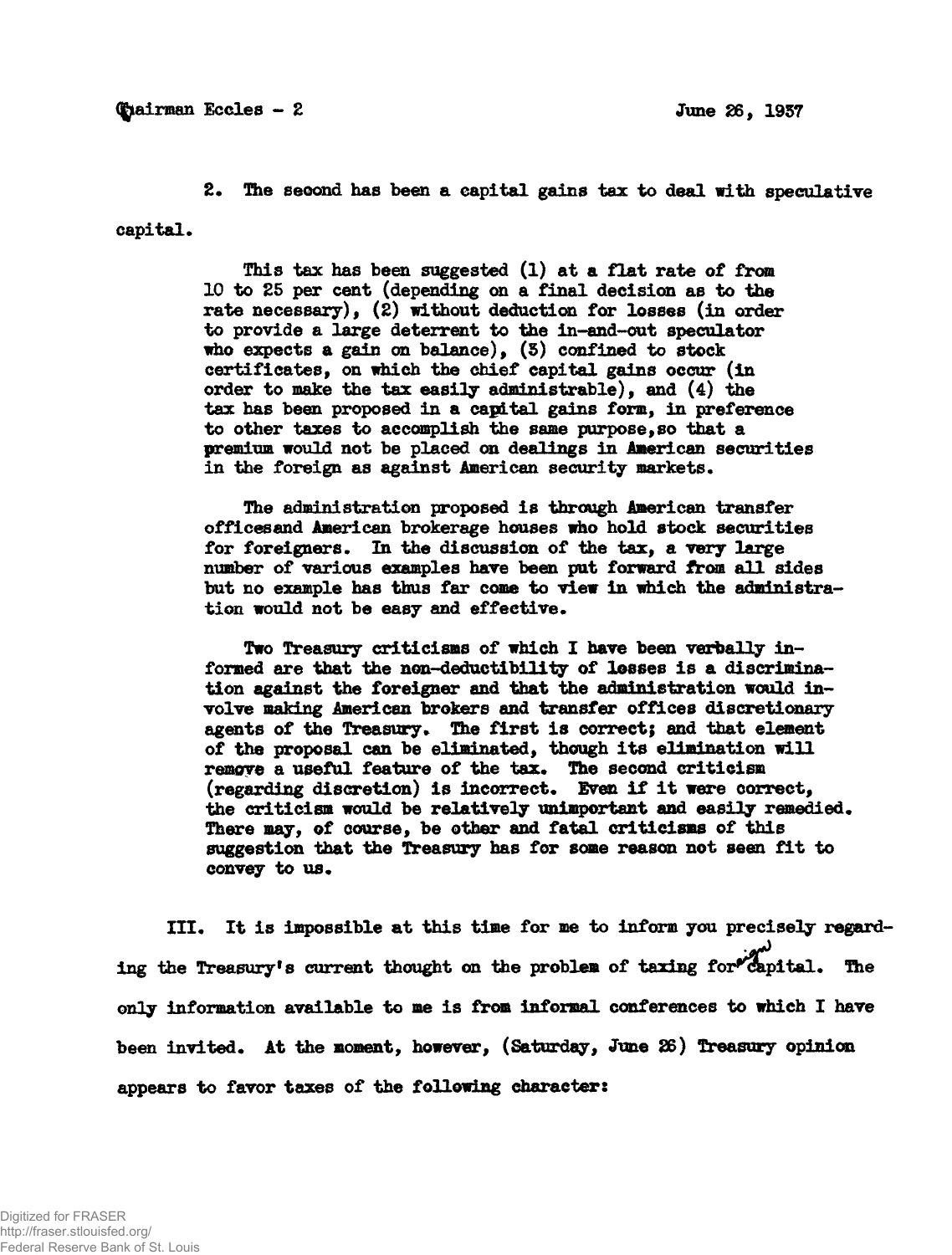## **§iairman Eccles - 3 June 26, 1937**

**1. The first tax would be a withholding tax of 22 per cent on interest and dividends and other recurrent items of income payable to non**resident aliens and non-resident foreign corporations.

> Provision would be made for filing of returns<sub>s</sub> (at least in the case of individuals), which would include not only all income from American sources but all income from foreign sources. **The foreigner would be taxed upon the basis of the rate applicable (if less than 22 per cent) to an American national having the same total income, and would be accorded a #1,000 personal exemption, plus an allowance for dependents if he** were the resident of a contiguous country. It is said that **the administration of this tax could be accomplished by #.** (1) having the foreigner who wishes to belo advantage of it file a return **notarized before American consuls abroad. (2) submit copies of his foreign income tax return, and (5) submit such other proofs of total income as would be satisfactory to the Bureau of Internal Revenue. It is added that in the administration of the tax the proofs of income required of a foreigner would be so severe as to make the privilege of filing a return, practically speaking, an illusion\* The idea is, I am told,** that nearly all foreigners would in fact pay the 22 per cent.

**The following points can be made:**

**(1) It will be necessary for the tax rate to be applicable on at least the security income of resident foreign corporations in the United States. Otherwise (as is true in our present law), avoidance will be widdbpen though the procedure of Setting up offices or places of business in the United States and taking of the 85 per cent exemption of domestic dividends.**

- **(2) The administrative reliance proposed is not convincing.**
	- **a) An affidavit by a taxpayer is only useful when he is open to criminal prosecution for false swearing, which would not be true in case of a foreigner because his person is beyond the jurisdiction of the United States.**
	- **b) If a foreigner submitted a valid copy of a foreign income tax return, it would be unsatisfactory because the elements entering into income—in Great Britain, for instance, the non-taxability of capital gains differ so widely from taxable income in the United States. It would be necessary for us practically to reconstruct the taxable income.**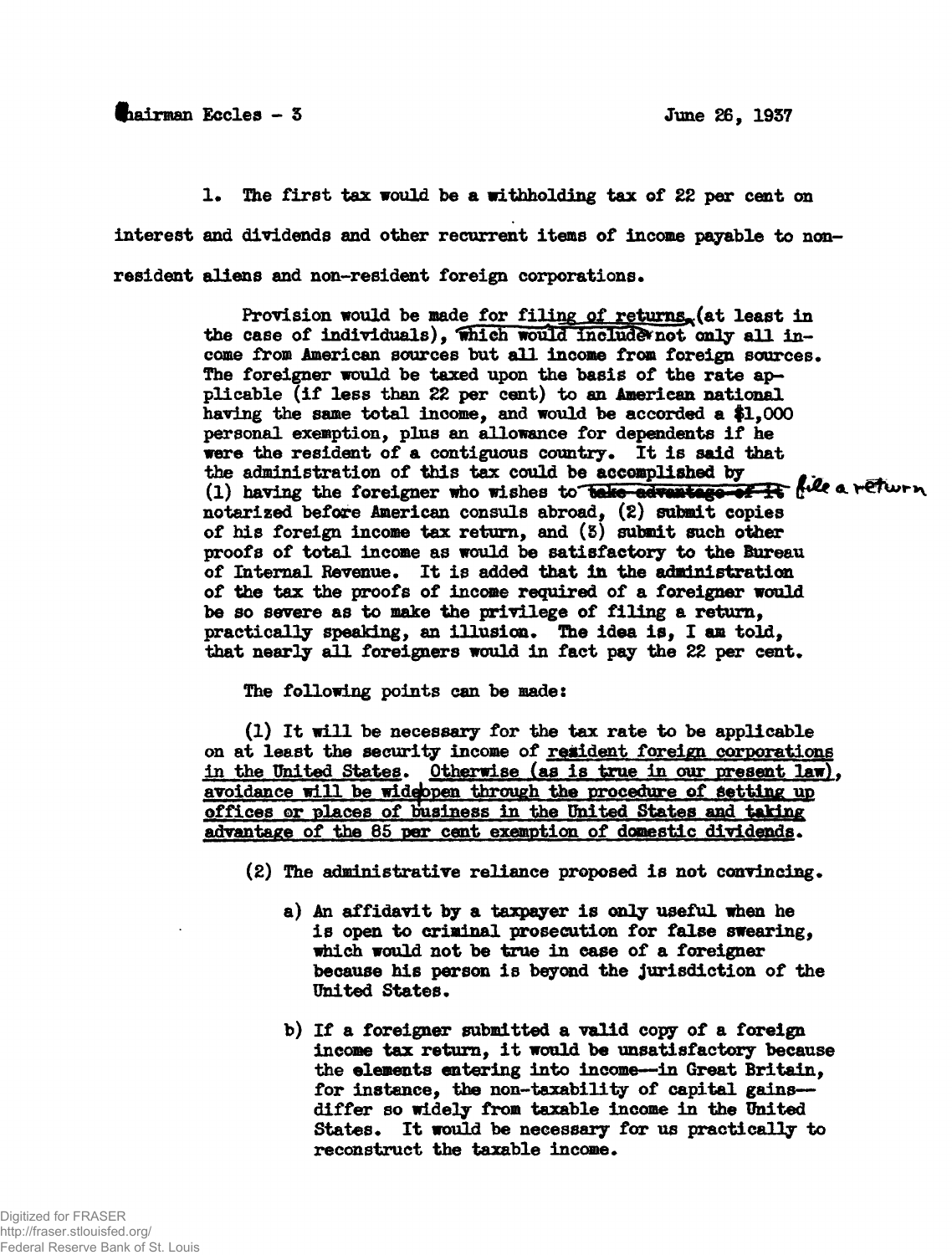- **c) Even if income under foreign tax laws were identical with the United States, and we accepted foreign tax returns as proof, then our income tax administration with respect to certain foreign nationals would be no better than the administration in their home country, which is in many instances notorious.**
- **d) There is little or no possibility of our providing against foreigners splitting their income into several different tax returns, so that each return, even if honestly made, would fall in a bracket much below our 22 per cent rate; and this criticism would apply whether we attempt to allow the filing of returns with respect to a foreigner's total income or merely with respect to his income** from American sources.
- **e) The proposal that a foreigner be allowed #1,000 exemption on his income would permit a substantial** amount of capital coming into the United States un**taxed, the amount of capital depending on the yield** of his securities.

**Altogether, the program for allowing foreigners to file returns does not appear to be a neat and practicable device and is likely to develop** into an administrative mare's nest. However, if the Treasury feels assured **(1) that avoidance by means of resident foreign corporations nil! be closed find (2) that the option permitting the filing of returns can be administered so stringently as to make the minimum rate in practice 22 per cent on recurrent items of foreign income from American security investments, then there is no reason why the proposal for a 22 per cent withholding tax should not be a real deterrent to incoming investment capital\* The suggested rate is, curiously, more severe than any proposal ever made in this connection in behalf of the Board,**

**2\* The present Treasury thought regarding a tax to deter speculative capital is in the direction of a 2 or 5 per cent tax on the gross proceeds of all transactions for foreigners. It is assumed that such an amount withheld**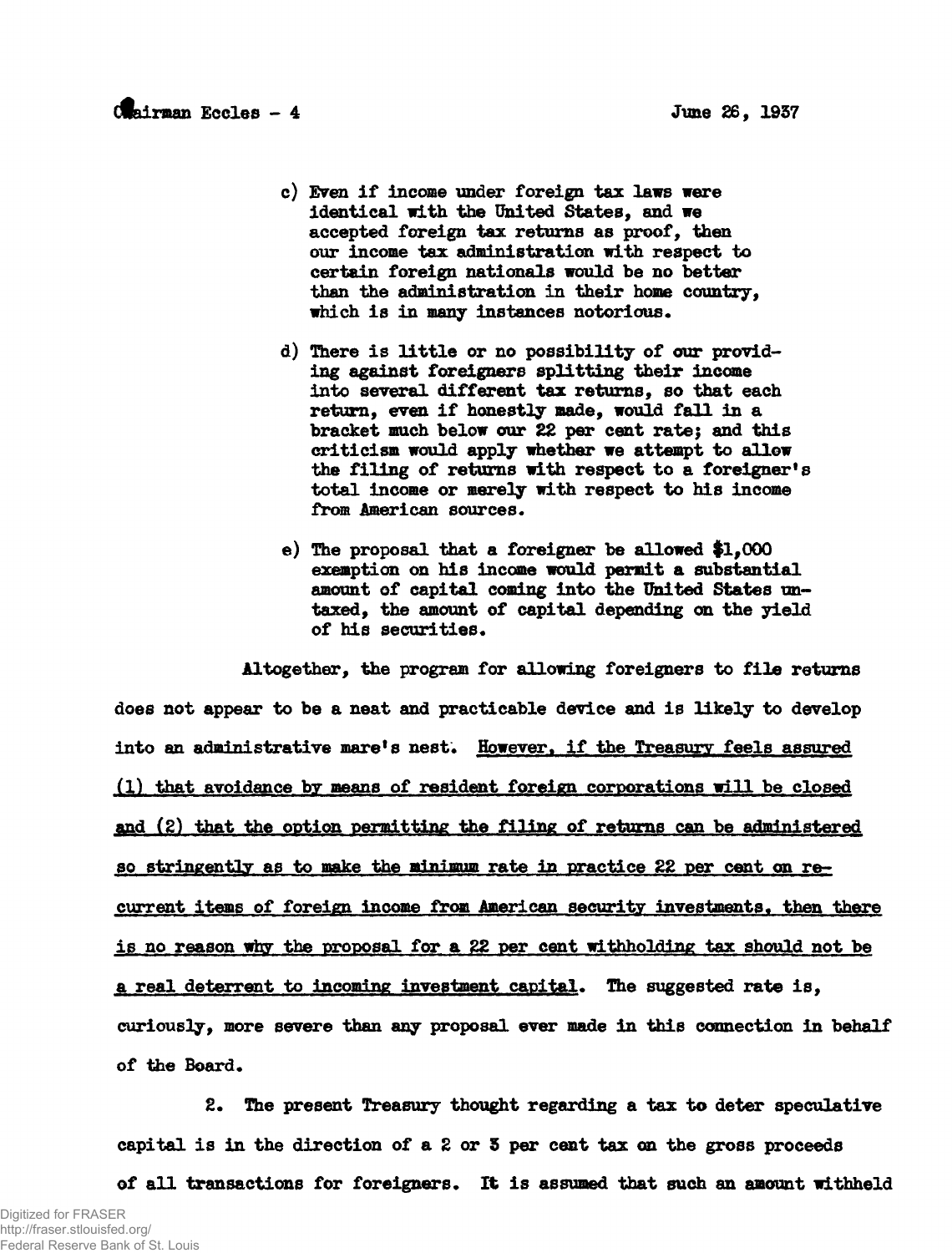from each purchase and sale would pile up a large sum and compel the foreigner to file an American tax return.

> (a) The assumption behind the tax on proceeds is contrary to any reasonable expectation. All foreign transactions in American securities would occur on foreign markets except at such times as there was being a net outflow of securities from the United States or a net inflow. On such occasions the foreign price would be the American price plus tax or the American price less tax. The fact is, therefore, that with a transactions tax the United States would withhold only twice during the foreign career of each security certificate: once when the certificate left the United States and once when it returned. A 2 per cent on gross proceeds, therefore, would amount to a total tax of 4 per cent.

(b) The transactions tax would cause a loss of between 8 and 10 per cent of the total volume of business done by American brokers.

The preceding considerations with regard to this tax do not mean that it could not be used. All that is necessary for its use is sufficient determination in the face of American brokers who will point out that a premium  $\iota$ s placed on foreign markets and a large business loss occasioned when an equally effective tax less likely to have similar results is available. It is my opinion, however, that a tax of much more than 2 per cent on purchases and sales will be necessary in order to make the tax a really effective deterrent to the inflow of speculative capital, since a 2 per cent tax, spread over the large number of transactions through which the securities would go abroad, would become an exceedingly small levy on each actual transaction.

It has been orally suggested that we could prevent securities from. going abroad because of the transfer tax by levying a heavy stamp tax on all securities exported or trusteed in the United States for foreign trading. This is impracticable because of the Constitution prohibition of export taxes.